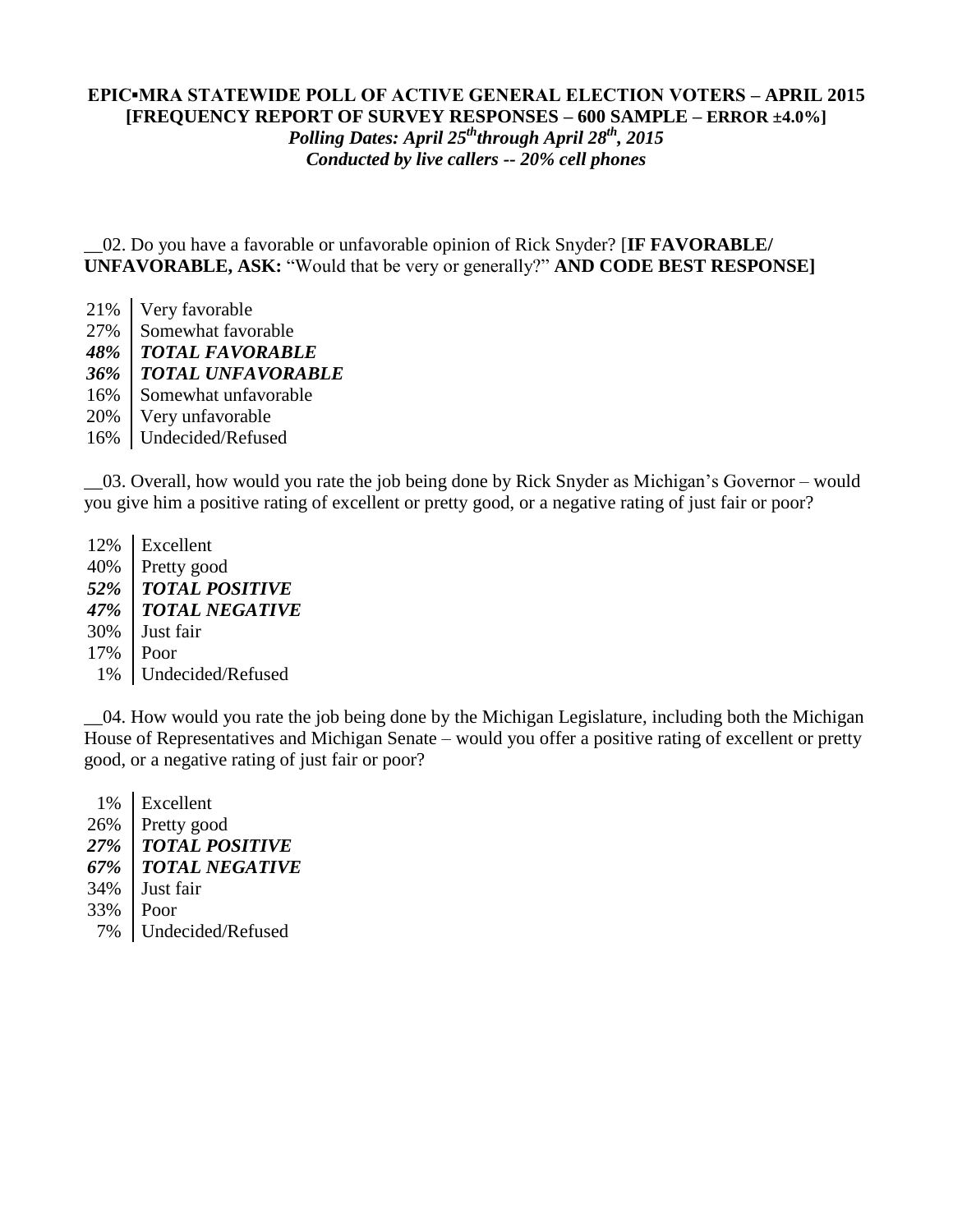#### **Q's 06 THROUGH 09 WERE COMMISSIONED BY THE DETROIT FREE PRESS, WLNS TV 6, WXYZ TV 7, WOOD TV 8, AND WJRT TV 12 (ABC).**

\_\_06. If Proposal 1 is approved by voters, the state sales tax would be increased from 6 to 7 cents on the dollar and gasoline taxes will be increased to provide 1.3 billion dollars per year in increased funding for road improvements, along with 300 million dollars per year in additional funding for local public schools, 100 million for mass transit programs and 95 million dollars in new funding for local governments to provide services. Based on this description and what you may know or have heard or read about Proposal 1, if the election were held today and you were to vote, would you vote **YES** to adopt Proposal 1, or would you vote **NO** to reject it?

**[IF UNDECIDED, ASK:** "Well, if the election were held today and you had to decide right now, would you lean toward voting **YES** or **NO**?" **AND CODE BEST RESPONSE]**

22% Yes 7% Lean toward Yes *29% TOTAL VOTE YES 61% TOTAL VOTE NO* 56% No 5% Lean toward No 10% Undecided/Refused

# **AMONG VERY CERTAIN MAY 5TH VOTERS**

22% Yes 6% Lean toward Yes *28% TOTAL VOTE YES 64% TOTAL VOTE NO* 59% No 5% Lean toward No 8% Undecided/Refused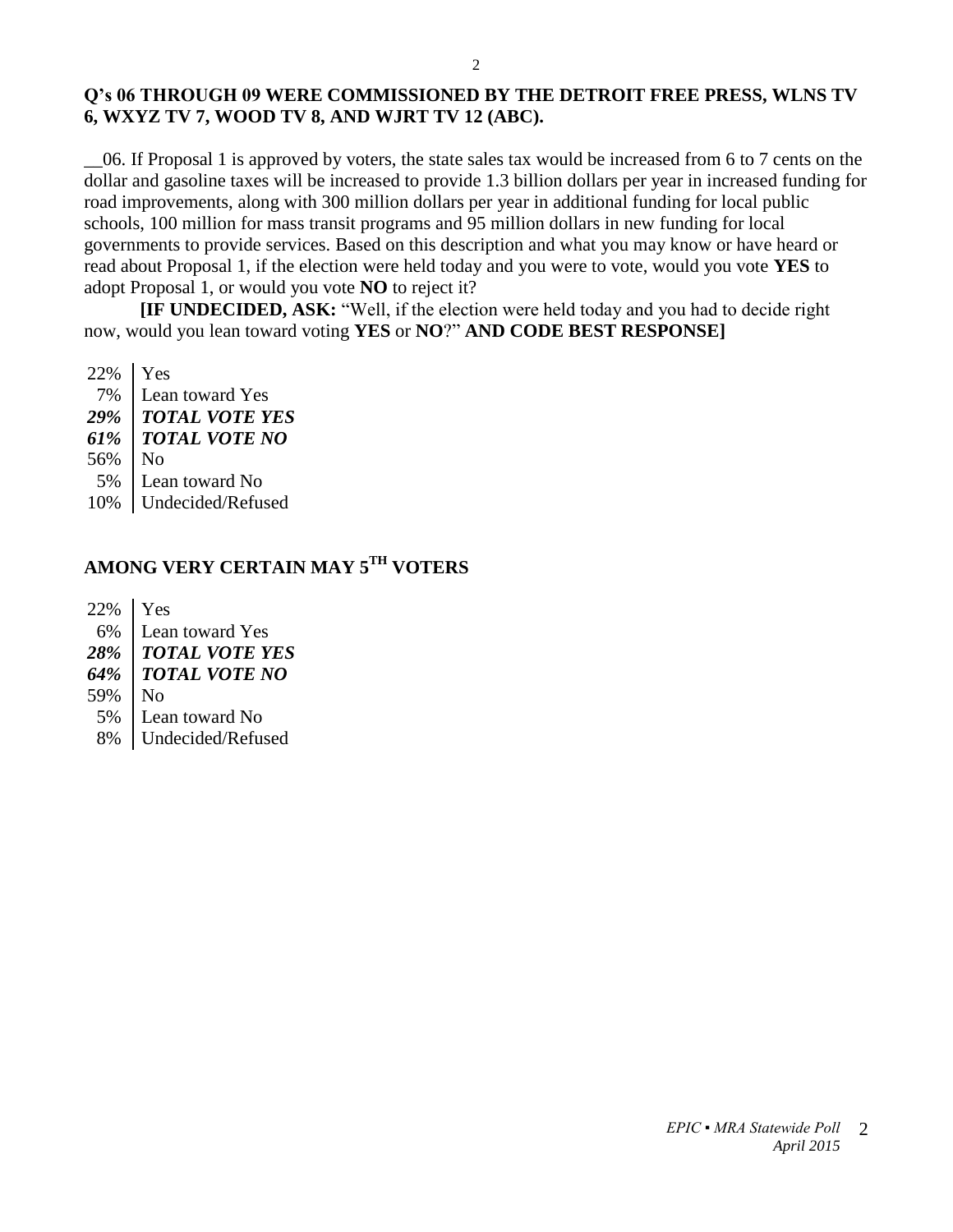\_\_07. Now I would like to read the actual ballot language of Proposal 1. The title reads -- Amend the state constitution to increase the maximum sales tax rate from 6% to 7%, eliminate the sales and use taxes on gasoline and diesel fuel, dedicate a portion of the use tax revenue to the school aid fund, revise the permissible uses of the School Aid Fund, and trigger other laws that include dedicating revenue for roads and other transportation purposes.

The ballot language goes on to say the proposed constitutional amendment would: Set the maximum sales tax rate at 7% -- it is now 6%. Exempt gasoline and diesel fuel from sales and use taxes. Dedicate a portion of use tax to School Aid Fund. Allow the use of the School Aid Fund for community colleges and career and technical education and prohibit use for higher education. It would trigger laws that include, but are not limited to: an increase in the sales and use tax to 7%; increase the motor fuel tax on gasoline and diesel fuel and increase vehicle registration fees, and dedicate revenue for roads and other transportation purposes. Require competitive bidding and warranties for road projects; and increase the earned income tax credit. After hearing the ballot language, if the election were held today and you were to vote, would you vote YES to adopt Proposal 1, or, would you vote NO to reject it?

**[IF UNDECIDED, ASK]** Well, if the election were held today and you had to decide right now, would you lean toward voting YES on Proposal 1, or, would you lean toward voting NO?

|     | 21%   Yes --------------------------------             | ASK Q.8          |
|-----|--------------------------------------------------------|------------------|
| 6%  | Lean toward Yes ---------------                        | ASK O.8          |
|     | 27%   TOTAL VOTE YES                                   |                  |
|     | 64%   TOTAL VOTE NO                                    |                  |
| 59% | $\overline{\rm N}_0$ --------------------------------- | GO TO 0.9        |
| 5%  | Lean toward No ----------------                        | <b>GO TO 0.9</b> |
|     | 10%   Undecided/Refused ------------ ASK Q.10          |                  |

# **AMONG VERY CERTAIN MAY 5TH VOTERS**

20% Yes 6% Lean toward Yes *26% TOTAL VOTE YES 67% TOTAL VOTE NO* 63% No 4% Lean toward No 7% Undecided/Refused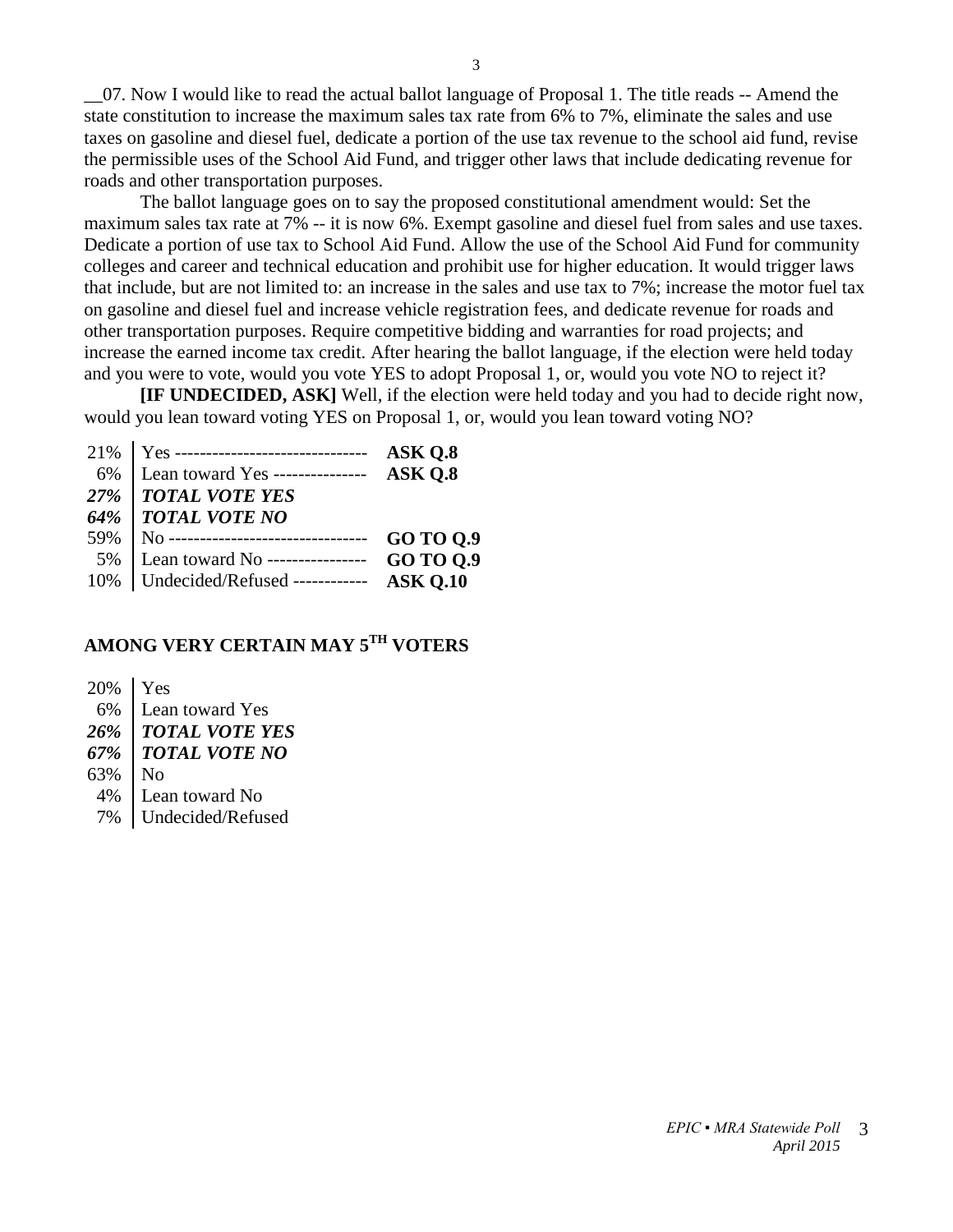# \_\_08. What is the main reason why you would vote "yes" to adopt Proposal 1? **[WRITE COMMENT AS STATED, THEN GO TO Q.10]**

#### **N=160**

- 53% | Road Repair is Needed
- 16% Education Funding
- 6% Funding is Needed
- 4% All of the items described are needed
- 4% Fair proposal; Everyone pays
- 3% Fiscally responsible
- 3% Only Plan Available; no Plan B
- 3% Will Improve the Economy
- 2% Approve in general
- 1% Competitive bidding
- 1% Higher education funding
- 1% Pro-Sales tax increase
- 1% Reasonable Cost
- 1% Road Safety
- 0% | Earned Income Credit
- 2% Undecided/Refused
- 0% None

\_\_09. What is the main reason why you would vote "no" to reject Proposal 1? **[WRITE COMMENT AS STATED]**

### **N=381**

- 31% Too much in the proposal
- 22%  $\vert$  Against the tax increase Taxes too high
- 13% Wasteful Government spending
- 11% Distrust Michigan Government Governor Snyder
- 5% Funding is Not Needed Other ways to fund
- 5% Roads will not get fixed
- 3% It's a tax on the Middle Class Poor
- 2% Hidden Agenda
- 1% Education funding cuts have been made already
- 1% Education will not get the money promised
- 1% Need more information first
- 1% Need Toll Roads to pay for roads
- 1% Repeal Snyder's business tax cuts
- 1% Separate the Roads and Education funding
- 1% Take the money from the General Fund
- 1% Too much money
- 1% Undecided/Refused
- 1% Vehicle registration fees
- 0% Trucks and transportation companies should pay
- 0% None
- $0\%$  Should be gas tax only to fund roads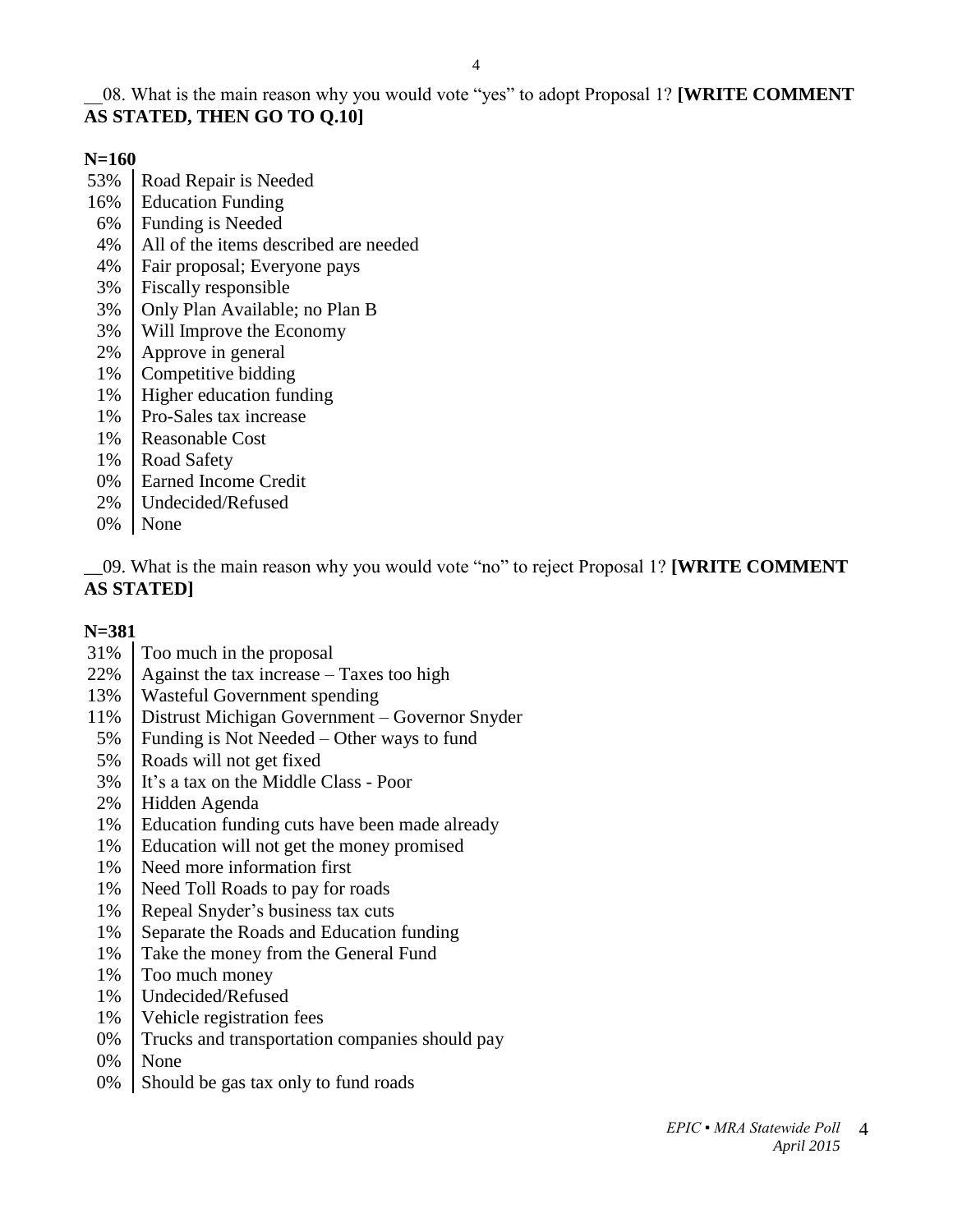### **Q. 9A WAS COMMISSIONED BY THE DETROIT FREE PRESS**

\_\_09A. If Proposal 1 fails, there is currently no Plan B in place to adequately fund what nearly everyone agrees are necessary repairs and improvements to the state's roads and bridges. The Governor and the Legislature tried to come up with a purely legislative solution last session but they were unsuccessful. Knowing that the Michigan Legislature may not be able to come up with a new road funding plan both houses and the Governor can agree on, let me ask you a final time, if the election were held today, would you vote **YES** to adopt Proposal 1, or **NO** to reject it?

**[IF UNDECIDED, ASK:** "Well, if the election were held today and you had to decide right now, would you lean toward voting **YES** or **NO**?" **AND CODE BEST RESPONSE]**

21% Yes 9% Lean toward Yes *30% TOTAL VOTE YES 63% TOTAL VOTE NO* 59% No 4% Lean toward No 7% Undecided/Refused

#### **Q'S 10 THROUGH 24 WERE COMMISSIONED BY THE MICHIGAN HEALTH AND HOSPITAL ASSOCIATION, THE MICHIGAN MUNICIPAL LEAGUE, AND THE MICHIGAN ASSOCIATION OF HEALTH PLANS**

\_\_10. Overall, how would you rate the condition of roads and bridges in Michigan – are they in excellent condition, pretty good condition, only fair condition or poor condition?

- 1% Excellent condition
- 4% Good condition
- 29% Only fair condition
- 67% Poor condition
- 0% Undecided/Refused

\_\_11. If Proposal 1 is rejected by voters, should Governor Snyder and the Michigan Legislature begin to work immediately on an alternative plan to provide the funding needed to fix the roads, or, should they work on addressing other issues instead and do nothing on a road funding plan at this time?

- 87% Immediately begin working on an alternative road funding plan
- 11% Should work on other issues instead/do nothing on road funding at this time **GO TO Q.13**
- 2% Undecided/Refused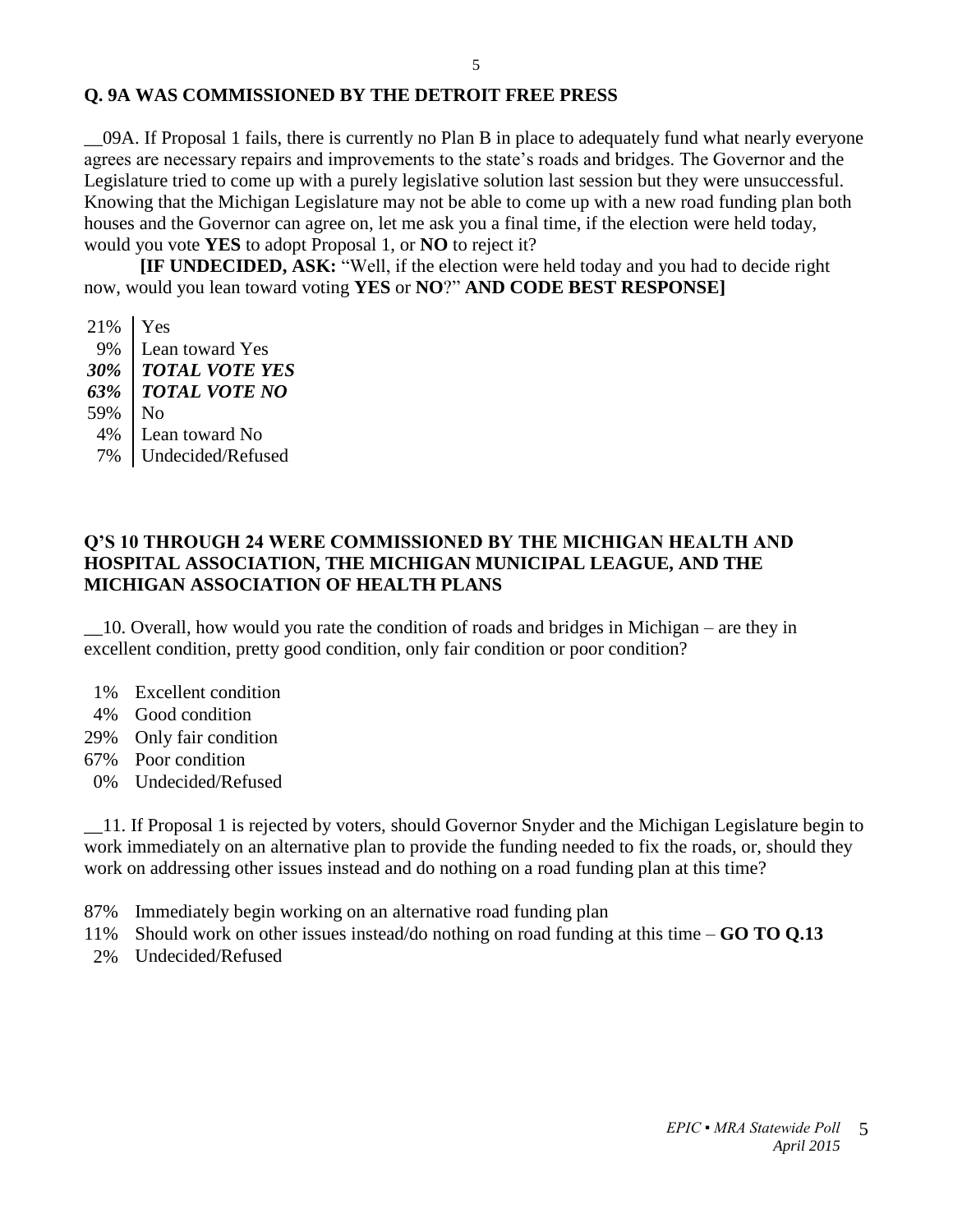\_\_12. How important is it for Governor Snyder and the Michigan Legislature to develop an alternative road funding plan as soon as possible -- is it essential, very important but not essential, somewhat important or not important at all?

- 47% Essential
- 34% Very important but not essential
- 7% Somewhat important
- 1% Not important at all
- 11% Undecided/Refused

\_\_13. Because it is required by state law, Michigan uses about one of every 10 gasoline tax dollars to help pay for mass transit, local dial-a-ride services, maintenance of harbors, improving rail service and to pay for bike and hiking trails. Should Michigan continue using gas taxes to pay for these other transportation infrastructures, or should they not be paid for and allowed to deteriorate?

64% Yes, gasoline taxes should continue to be used to pay for all transportation infrastructure

- 21% No, Michigan cannot afford to spend gas tax dollars on these services
- 5% Combination **(VOLUNTEERED)**
- 0% Undecided/Refused

\_\_14. Governor Snyder, the Michigan Legislature, and experts in the field of road improvement planning estimate that Michigan needs to invest at least \$1.2 to \$1.3 billion dollars more per year to make needed repairs to Michigan's roads and bridges. To come up with that amount of additional funding for roads, do you think it will be necessary to raise state taxes, fees, or both as part of any road funding plan, or, do you think Governor Snyder and Michigan Legislature can raise the needed funding just by cutting existing state programs and services?

- 35% It will be necessary to raise state taxes, fees or both
- 37% Funding can be raised just by cutting existing state programs and services
- 10% Combination of both cuts and new taxes **(VOLUNTEERED)**
- 18% Undecided/Refused

### **Q'S 15 AND 16 WERE NOT RELEASED AT THE REQUEST OF THE CLIENT**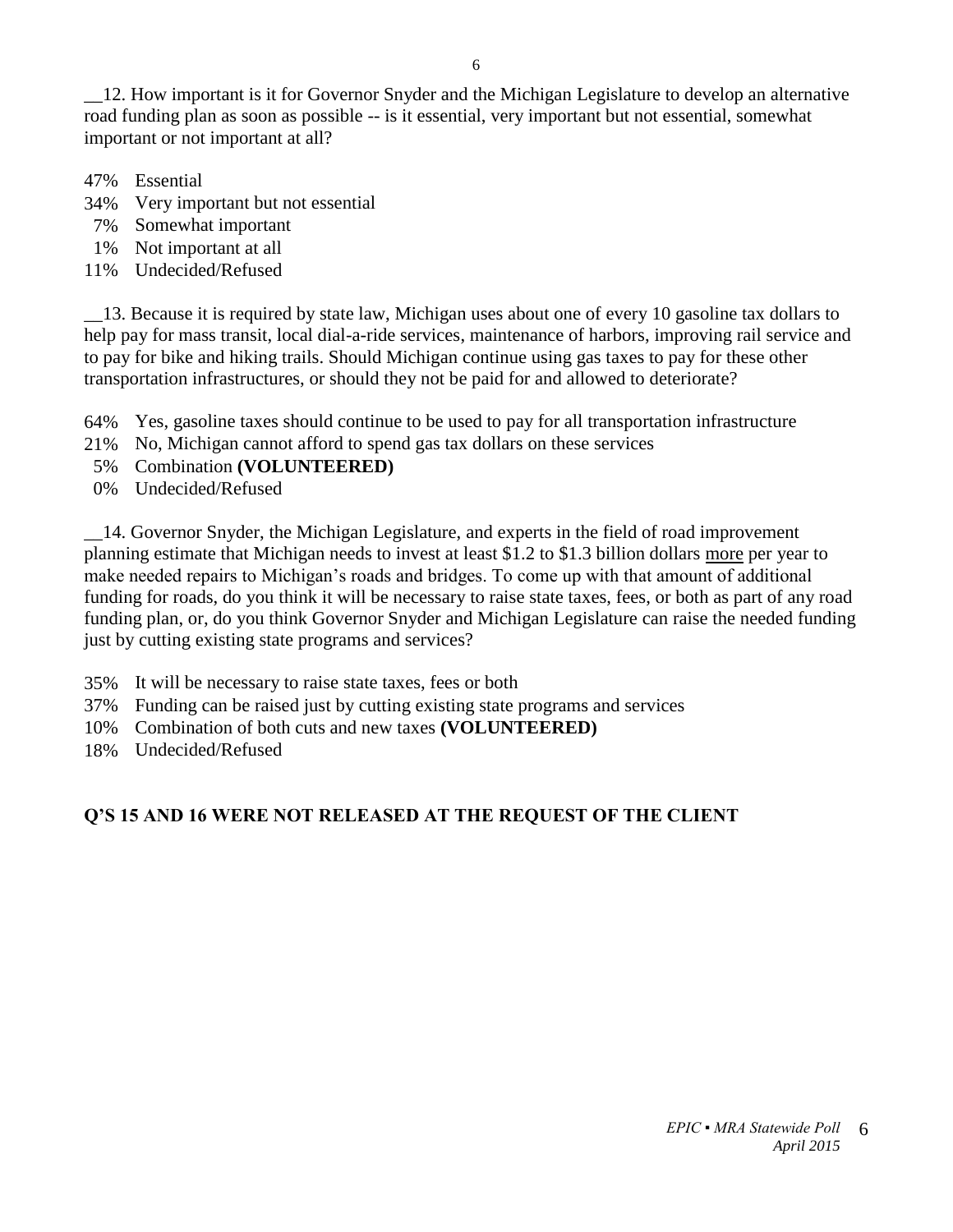Now I would like to describe several specific ideas and proposals that have been discussed as ways to raise the \$1.2 to \$1.3 billion dollars per year to fund transportation improvements. For each proposal I describe, please tell me if you favor or oppose each one. The **(First/Next)** proposal is…

# **[ROTATE (Q.17/Q.18) AND (Q.19 TO Q.22)]**

\_\_17. [One/Another] possibility would be to increase the state sales tax by one penny (the first sales tax increase in 21 years) and specify in the constitution that all new revenues from the penny increase must go to roads, bridges and transportation. **IF FAVOR/OPPOSE, ASK:** "Would that be strongly or somewhat?" **AND CODE BEST RESPONSE]**

37% | Strongly favor 27% Somewhat favor *64% TOTAL FAVOR 32% TOTAL OPPOSE* 9% Somewhat oppose 23% | Strongly oppose 4% Undecided/Refused

\_\_18. [One/Another] way to fund transportation improvements would be to raise the 19-cents per gallon state gas tax for the first time in 18 years. Raise it by 11 cents a year for each of the next 3 years, and then tie its growth to inflation, and also raise annual vehicle registration fees for passenger and commercial vehicles, including heavy trucks. Would you favor or oppose this proposal? **[IF FAVOR/ OPPOSE, ASK:** "Would that be strongly or somewhat?" **AND CODE BEST RESPONSE]**

12% Strongly favor 15% Somewhat favor *27% TOTAL FAVOR 66% TOTAL OPPOSE* 15% Somewhat oppose 51% Strongly oppose 7% Undecided/Refused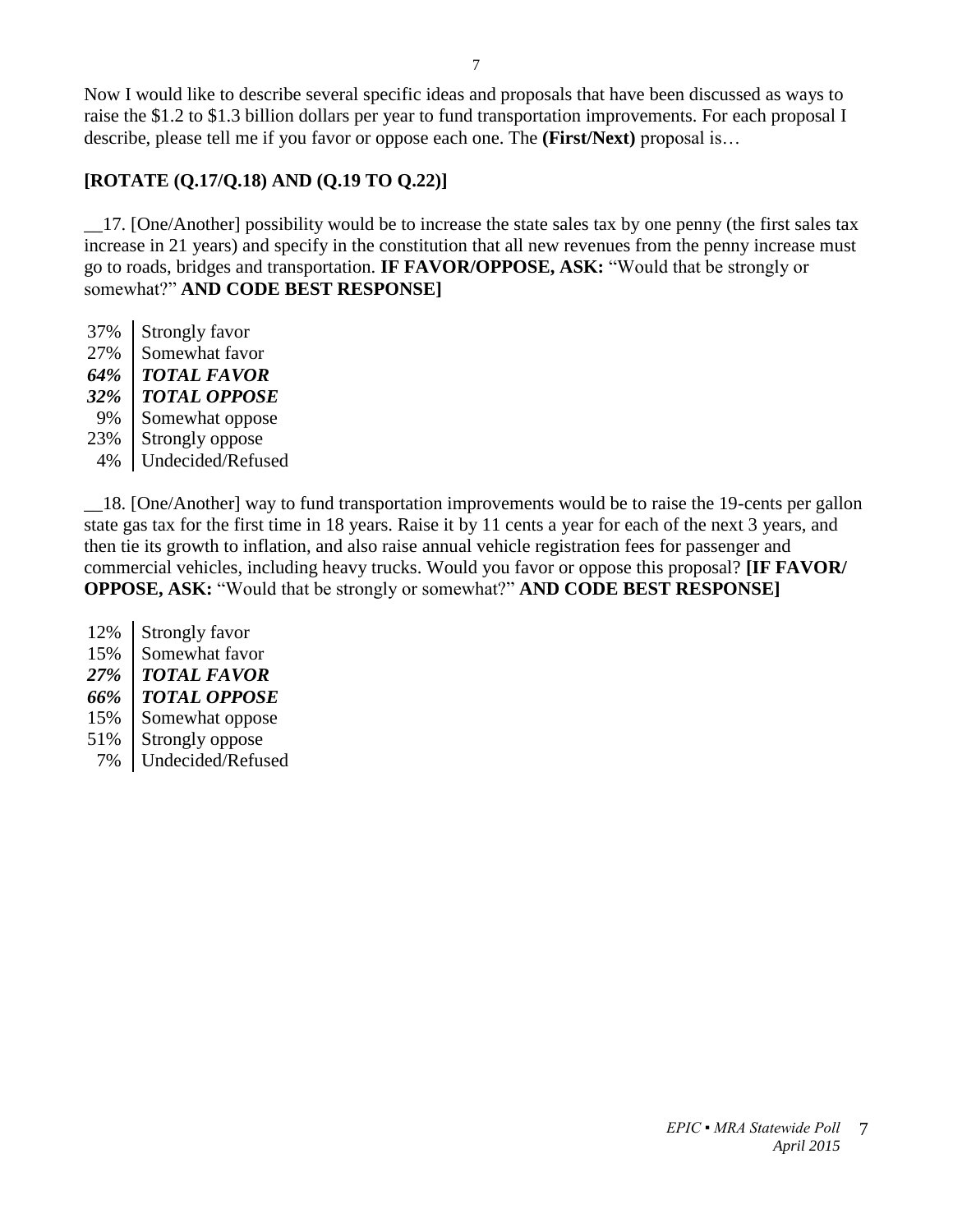**INTRO TO Q.19 THROUGH Q.22** [One/Another] proposal to raise \$1.3 billion dollars more per year for Michigan's roads and bridges would be for Governor Snyder and the Legislature to make deep spending cuts in other state programs and services. To raise that much revenue, deep cuts would have to be made to Michigan's budget and there only a few areas where enough money can be found to make a difference. Would you favor or oppose . . . . **[IF FAVOR/OPPOSE, ASK:** "Would that be strongly or somewhat?" **AND CODE BEST RESPONSE]**

| [ROTATE Q.19 THROUGH Q.22] |                                                                                                                                                   | <b>STRG</b><br><b>FAVOR</b> | <b>TOTAL</b><br><b>FAVOR</b> | <b>TOTAL</b><br><b>OPPOSE</b> | <b>STRG</b><br><b>OPPOSE</b> | <b>UND</b><br>D/K |
|----------------------------|---------------------------------------------------------------------------------------------------------------------------------------------------|-----------------------------|------------------------------|-------------------------------|------------------------------|-------------------|
| 19.                        | Major cuts in K-12 education and<br>schools to pay for roads?                                                                                     | 3%                          | 9%                           | 88%                           | 74%                          | 3%                |
| 20.                        | Major cuts in support for health care<br>for low-income women, children, the<br>disabled and senior citizens to pay<br>for roads?                 | 3%                          | 11%                          | 86%                           | 74%                          | 3%                |
| 21.                        | Major cuts in support for Michigan's<br>universities and community colleges<br>to pay for roads?                                                  | 11%                         | 31%                          | 63%                           | 47%                          | 6%                |
| 22.                        | Major cuts in state support for<br>revenue sharing that local<br>governments use to pay for local<br>police and firefighters to pay for<br>roads? | 6%                          | 20%                          | 76%                           | 59%                          | 4%                |

\_\_23. Thinking about the four potential alternatives to funding road and bridge repair in Michigan that I just read to you, which one would you prefer the *most*? **[READ AND ROTATE 1 THROUGH 4]**

| 37% | Increasing the state sales tax by 1 penny, from 6 to 7 cents on the dollar, and guarantee in the |
|-----|--------------------------------------------------------------------------------------------------|
|     | constitution that all of the funding must go to transportation, roads and bridges                |
| 10% | Raising the gasoline tax by 11 cents a gallon per year for the next three years and limit future |
|     | increases to the rate of inflation or 5%, whichever is less.                                     |
| 12% | Making deep budget cuts in other state programs, including funding for public schools,           |
|     | universities and community colleges, healthcare, and local police and firefighters               |
| 0%  | A combination of the alternatives -- VOLUNTEERED [ASK: "But if you could only choose             |
|     | just one of the alternatives I just read, which one would you choose?" AND CODE BEST             |
|     | <b>RESPONSE1</b>                                                                                 |
| 17% | Undecided/Refused                                                                                |

## **NOTE: IN Q. 23, THE RESULTS OF ONE OPTION GARNERING 24% WAS NOT RELEASED AT THE REQUEST OF THE CLIENT**.